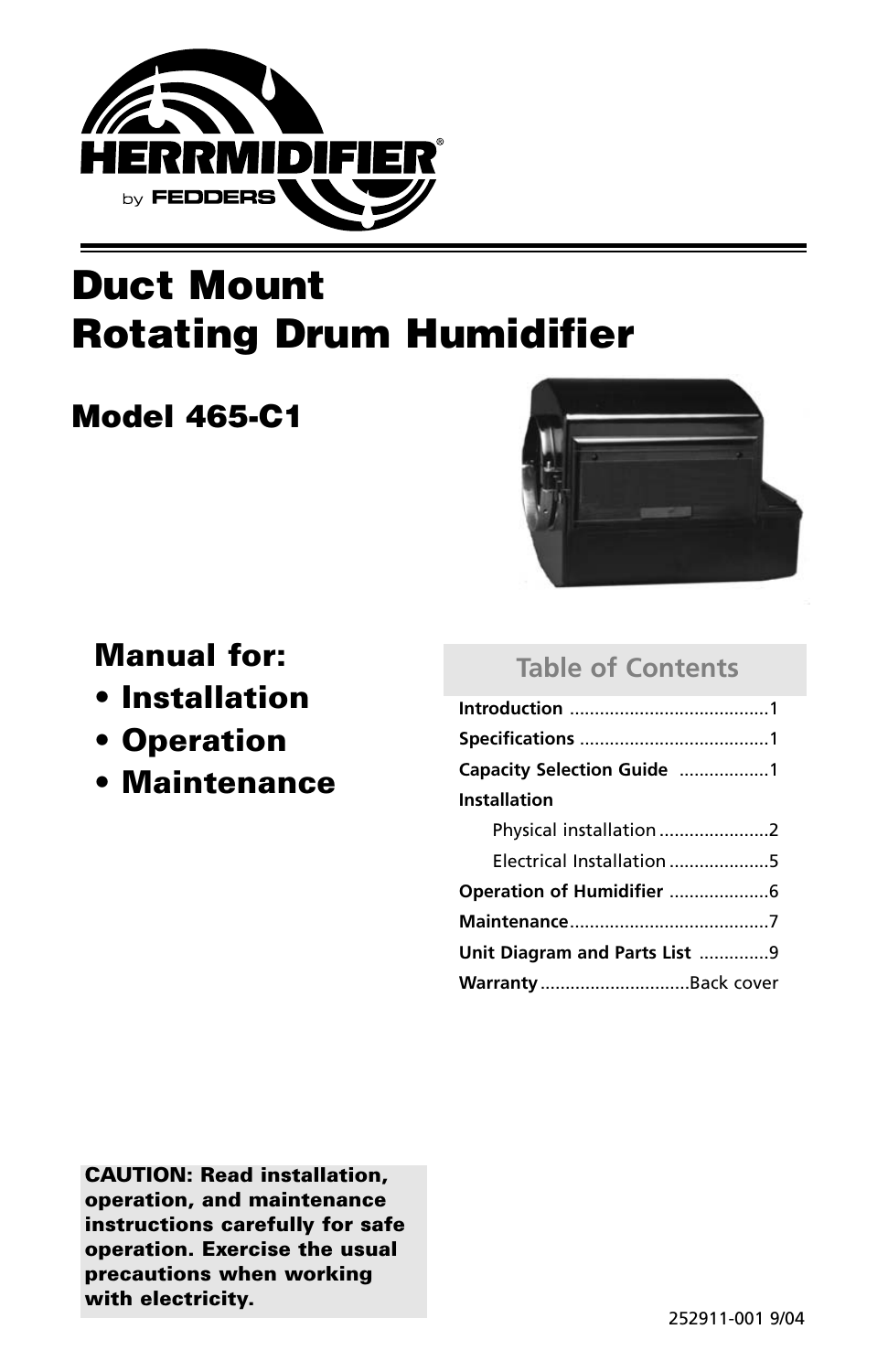## **Introduction**

#### **Introduction**

The benefits of a properly humidified environment (35-50% Relative Humidity) are many. They include both personal comfort as well as the preservation of furniture, draperies, carpets, wooden floors and cabinets, paintings, pianos, etc.. Your home will be more comfortable at a lower temperature (i.e.: 68° F) at 30- 40% Relative Humidity (RH) than at 71° F without controlled humidity. Since every degree of temperature setback represents about 3% of heating costs, this can represent a significant annual savings.

During the heating season, cold air is brought into the home and heated. When heated, this air dries out and greatly increases its capacity to hold more moisture. By using a humidifier, a source of water is provided to satisfy this increased moisture holding capability, rather than having it drawn from our body surface and the surrounding furnishings in the home.

A properly maintained and efficiently operating humidifier is a source of improved indoor air quality and personal comfort. We trust you will enjoy all the benefits of your new humidifier.

### **Specifications**

| Type of Unit              | <b>Rotating Drum</b>                                                                                                                                                                                                                              |        |  |
|---------------------------|---------------------------------------------------------------------------------------------------------------------------------------------------------------------------------------------------------------------------------------------------|--------|--|
| <b>Duct Mounting</b>      | Return                                                                                                                                                                                                                                            | Supply |  |
| GPD @ 140 $\degree$ F     | 22.5                                                                                                                                                                                                                                              | 17.1   |  |
| GPD @ $120 °F$            | 16.5                                                                                                                                                                                                                                              | 12.4   |  |
| GPD @ $100 °F$            | 10.6                                                                                                                                                                                                                                              | 7.8    |  |
| Voltage                   | 24V                                                                                                                                                                                                                                               |        |  |
| <b>Unit Dimensions</b>    | 14 3/4" W x 11" D x 11 1/2" H                                                                                                                                                                                                                     |        |  |
| Duct Opening              | 4 5/8" x 7 5/8"                                                                                                                                                                                                                                   |        |  |
| <b>Standard Equipment</b> | Wall / duct mount humidistat                                                                                                                                                                                                                      |        |  |
|                           | Self piercing saddle valve                                                                                                                                                                                                                        |        |  |
|                           | 7" Flange & Damper                                                                                                                                                                                                                                |        |  |
| Features                  | • Externally held evaporative media<br>• Independent mounting bracket<br>• Right or left hand discharge<br>without disassembly<br>• All brass valve assembly<br>• Stainless steel cage<br>• Observation window in front door<br>• 2 year warranty |        |  |

#### **Capacity Selection Guide**

|         |           | Sq. Footage   Tight Home    Average Home   Loose Home |           |
|---------|-----------|-------------------------------------------------------|-----------|
| of Home | $(GPD^*)$ | $(GPD^*)$                                             | $(GPD^*)$ |
| 1000    | 0.5       | 5.0                                                   | 10.0      |
| 1500    | 3.0       | 10.0                                                  | 16.5      |
| 2000    | 5.0       | 14.0                                                  | 24.0      |
| 2500    | 7.5       | 19.0                                                  | 30.5      |
| 3000    | 10.0      | 23.5                                                  | 37.5      |
| 4000    | 14.5      | 33.0                                                  | 51.5      |

**The above calculations are for reference only and are based on the following:**

- Inside temperature 70° F/35% relative humidity
- Outside Temp 20° F /70% relative humidity
- 8 foot ceiling height
- Internal moisture gain of one pound per hour
- Furnace on-time of 70%

#### **This chart uses A.R.I. standard designations:**

A "Tight Home" is assumed to be well insulated with vapor barriers, tight storm windows and doors, and a dampered fireplace. Air exchange rate of .50 changes per hour.

An "Average Home" is insulated and has a dampered fireplace, but there are no vapor barriers, storm doors, or storm windows. Air exchange rate of 1.0 change per hour.

A "Loose Home" is generally one constructed before 1930, has little or no insulation, no storm doors, storm windows, weather stripping or vapor barriers, and often no effective dampering of fireplaces. Air exchange rate is as high as 1.5 changes per hour.

\* Gallons Per Day (humidifier capacity)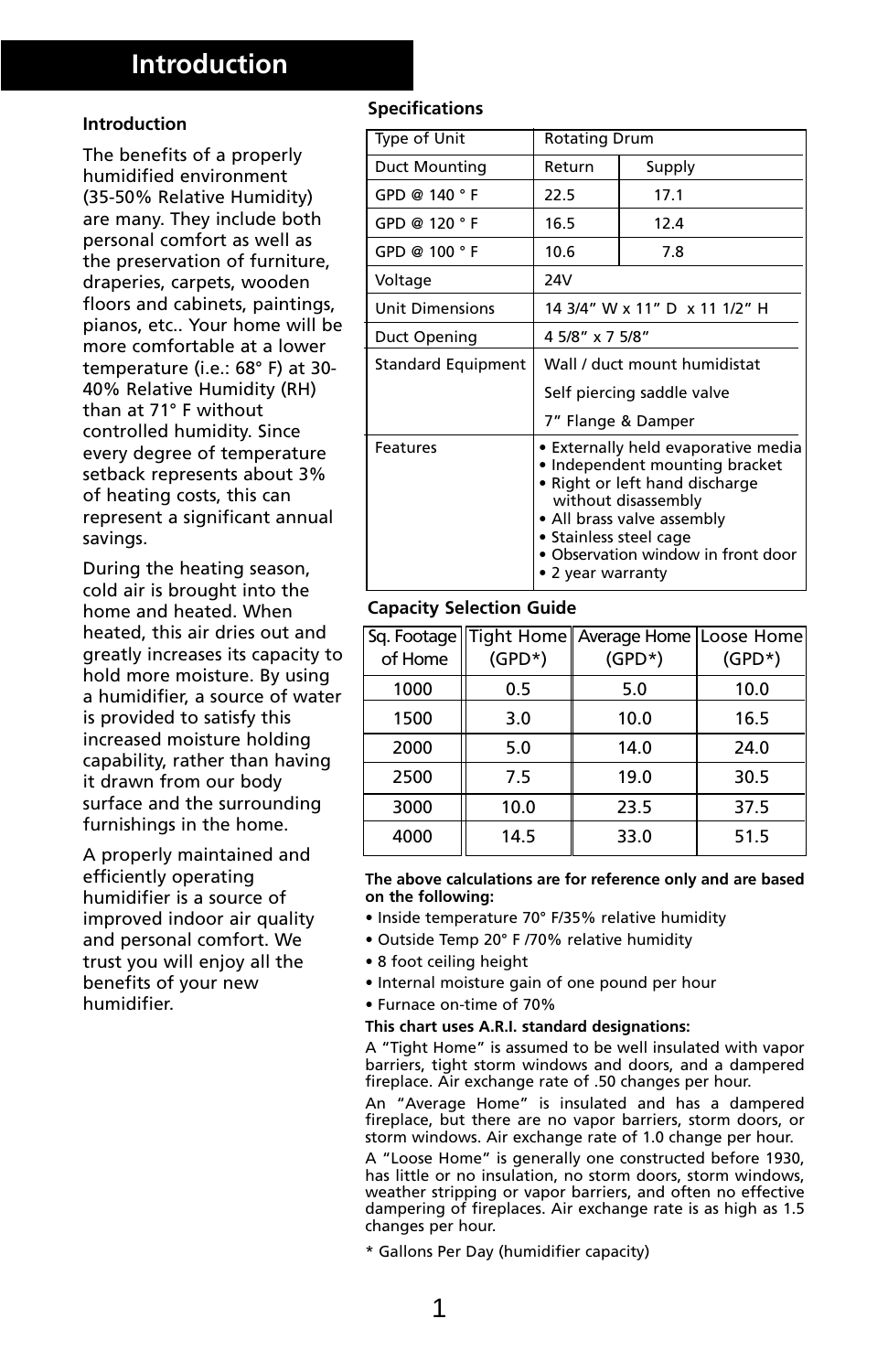## **Physical Installation**

Remember to select a location that is readily accessible for periodic inspection and cleaning of your humidifier. This unit should be located on the cold air return side of the system for best results. However, if space does not permit, it can be mounted on the warm air supply side of the system. Please keep in mind that the evaporative capacity of the humidifier will be reduced if this alternate installation method is utilized.

### **CAUTION**

**Only a trained service person should install this humidifier. Do not connect the unit to power source until installation is complete. A thorough checkout of the unit installation should be completed before operation. Failure to follow these directions may void the manufacturer's original warranty.**

#### **Prior to installing this product...**

 $\blacktriangle$ 

- 1. Read the instructions carefully to ensure safe operation. Failure to follow them could damage the product or cause personal injury, and/or property damage..
- 2. Check the ratings given on the product to make sure it is suitable for your application.

#### **Preparing ductwork**

- 1. Level and attach the mounting template to the selected location.
- 2. Drill 1/8" diameter holes and cut the opening as marked on the template. Remove the template from the duct.
- 3. Cut a 7" diameter bypass hole in the opposite duct using the Return Air Flange as a template.
- 4. Insert the notched flange of the Return Air Flange through the hole and bend the tabs inside the duct to secure the flange to the duct.
- 5. Position the Mounting Plate to the air duct with (2) tangs up and (1) tang down. If needed, position the Damper Plate behind the Mounting Plate.
- 6. Secure the Mounting Plate to the air duct with (4) sheet metal screws and spring nuts (provided).



A

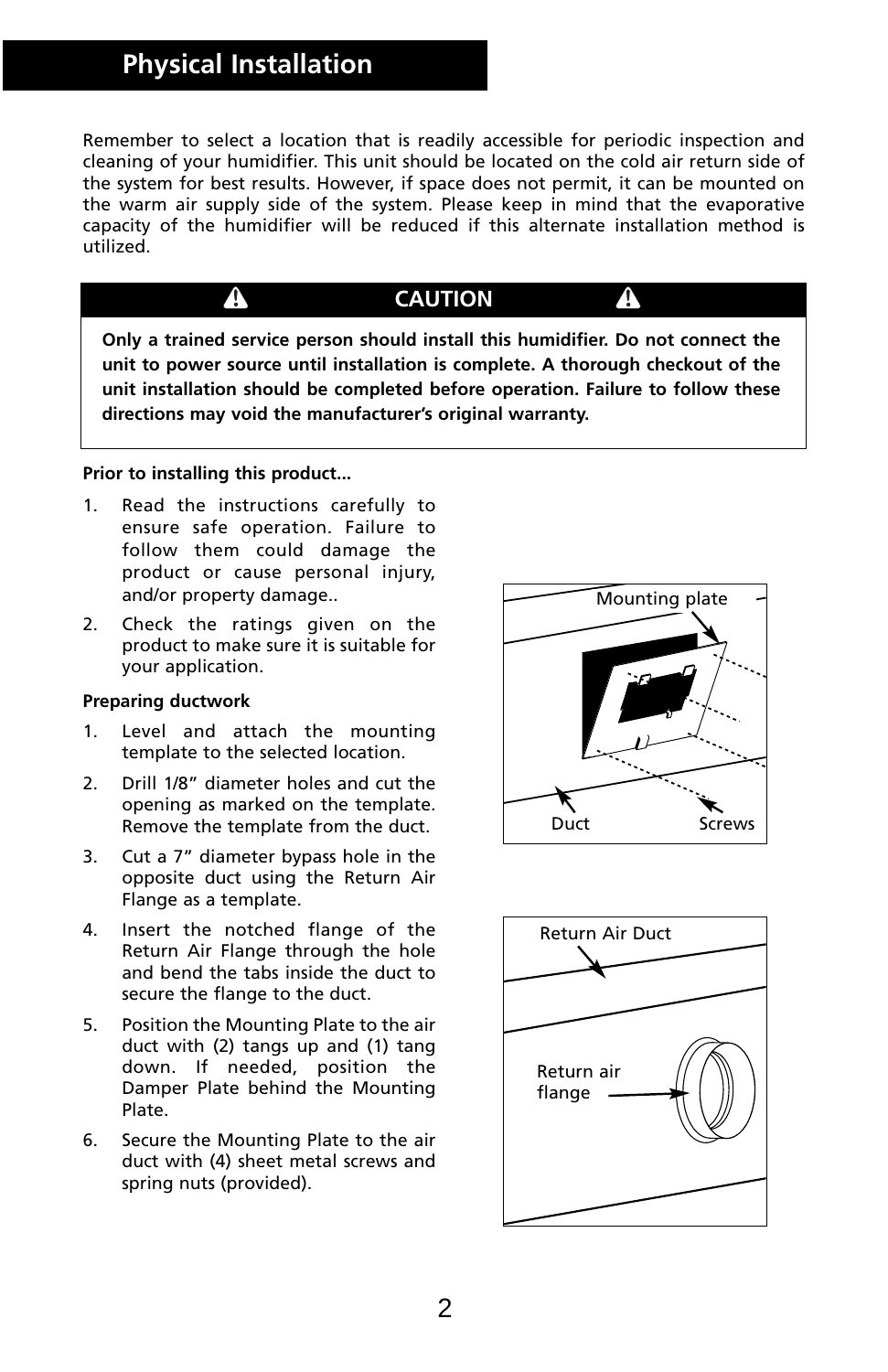#### **Installing Humidifier**

- 1. Remove the window panel (panel with the label) by sliding it up, pulling its bottom away from the humidifier and then pulling down.
- 2. Separate the top half from the pan by sliding the stainless steel retainer off the lips of the top half and pan. Swing the pan down to disengage the metal loops on the opposite end.
- 3. Hang the top half of the unit on the (2) tangs of the Mounting Plate.
- 4. The round inlet hole should be to the left or right, as necessary.
- 5. The top half must be positioned so that the step in the side opening engages the Mounting Plate tangs which prevents lateral movement of the unit.
- 6. Remove and discard packing around the drum assembly.
- 7. Slide the closed end of the drum assembly onto the motor shaft and place the other end in the "U" shaped holder.
- 8. Slide the stainless steel retainer over the shaft notch to hold the drum shaft in place.

#### **NOTE: Do NOT use the drum to turn the motor. Damage to the motor gears will result.**

- 9. Latch the pan onto both metal loops at the outlet end of the unit.
- 10. Swing the pan up to engage the Mounting Plate tang. The pan will nest into the top.
- 11. Slide the stainless steel retainer over the lips of the top half and pan at the water inlet end to lock the assembly into place.
- 12. Install the humidistat based on the instructions located inside the box.
- 13. Install the saddle valve using the instructions on the package and turn on the water supply.
- 14. The water level should be 1 3/8" below the bottom edge of the 5 1/2" diameter bypass duct opening. If necessary, adjust the float/rod assembly to provide the correct water level.

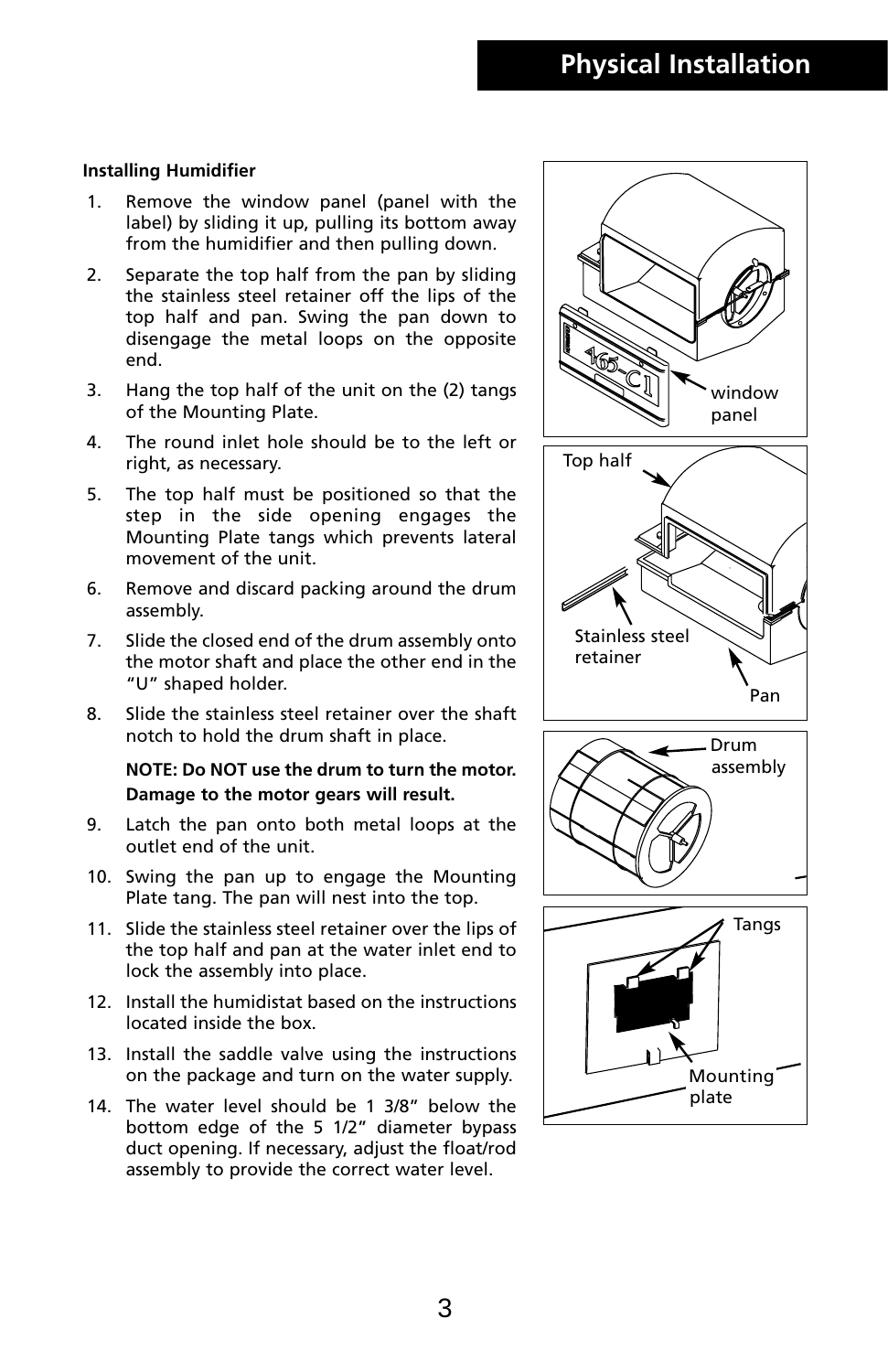- 15. When installing this humidifier above electric warm air heating elements or where water damage could occur from accidental overflow, connect a 1/2" drain hose to the brass overflow nipple.
- 16. Do NOT solder the drain line directly to the humidifier because heat can warp and damage the pan.
- 17. Mount the Increaser to the unit by inserting the small end of the Increaser into the open end of the unit and securing with clamp.
- 18. Attach 7" bypass flex or metal duct (not provided) to Increaser and Return Air Flange.
- 19. Insert the window panel by reversing Step #1.



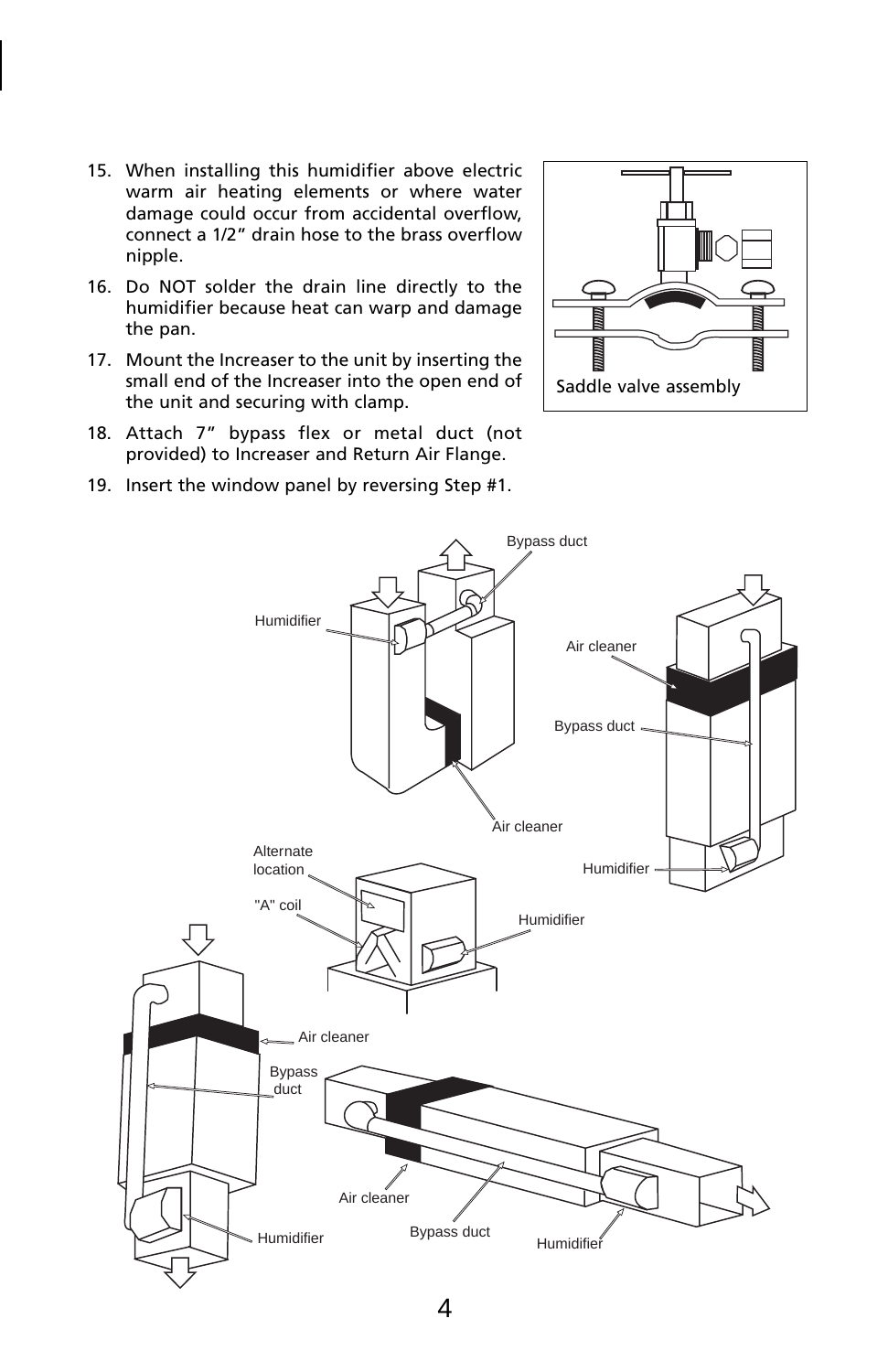This humidifier is intended to be wired independently of the integrated control panel on your furnace. This will provide power to the humidifier at all times, causing the evaporator pad drum to rotate constantly.



Read the instructions in the furnace installation manual carefully before attempting installation or operation of this humidifier. Failure to follow these instructions may result in an improper installation and therefore, void the manufacturer's warranty.



- 1. Turn the humidistat to the highest level (past 60%) and the humidifier should begin to run. The humidifier should stop when the humidistat is turned off.
- 2. Set the furnace controls and humidistat for the desired conditions (30-40% RH is recommended). Operation of this unit is automatic.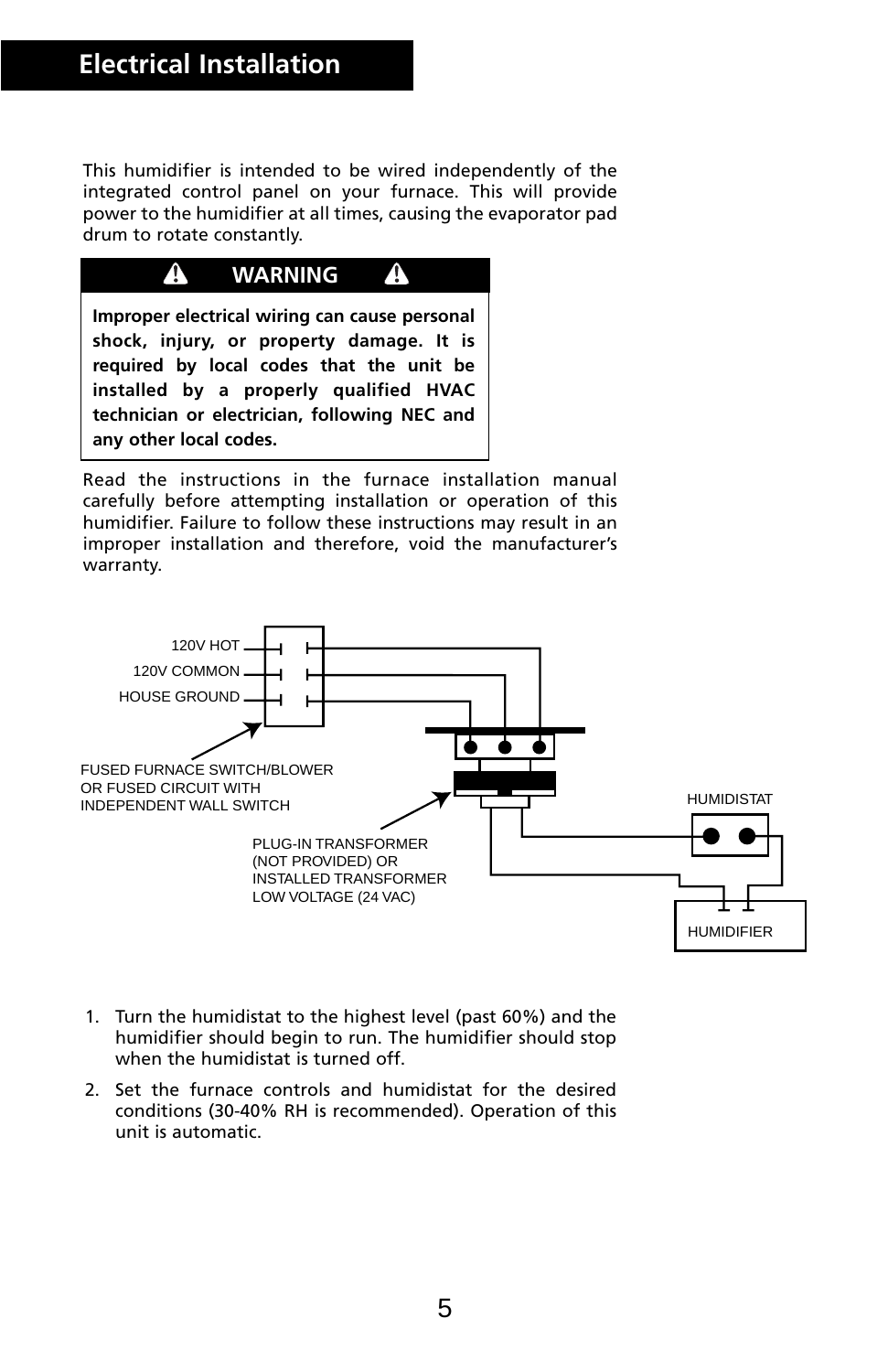This 465-C1 humidifier operates on the silent principle of evaporation. When your unit is operating properly, you may observe the drum turning freely by looking through the observation window. Evaporation takes place as the air passes through the moistened evaporator pad held in place by the specially engineered rotating drum assembly. Operation is completely automatic. Working in conjunction with the heating system blower, a portion of the warm air is bypassed through the humidifier for quiet and economical humidification of the air in your home. The humidifier is designed for use with either hard or softened water.

Set the humidistat in the recommended range of 30-50% Relative Humidity for automatic humidity control during the heating season (a lower setting may be used to control condensation on single pane windows). During the first heating season, check for mineral build-up on the evaporator pad every month to establish the proper cleaning schedule. Clean the unit at the end of each heating season or whenever mineral deposits appear to clog the openings in the evaporator pad

You can easily check your humidifier to be sure it is in working condition. Simply turn the humidistat to a higher setting and look through the observation window (a flashlight may be needed). If the unit is working properly, the evaporator pad will be rotating. Be sure to set the humidistat back to the desired level.

#### **Summer**

When shutting the humidifier down for the summer months, start with cleaning any mineral accumulation from the unit. Leave the water turned off and the unit dry. If the furnace fan is to be used for cooling purposes, disconnect power to the humidifier or turn the humidistat to the OFF position and remove the entire evaporator pad and cage assembly.

#### **Winter**

At the beginning of the heating season, return the entire evaporator pad and cage assembly to their original location. It is recommended that the evaporator pad be replaced before each heating season. Turn on the water, check the water level within the humidifier and return the humidistat to the desired level.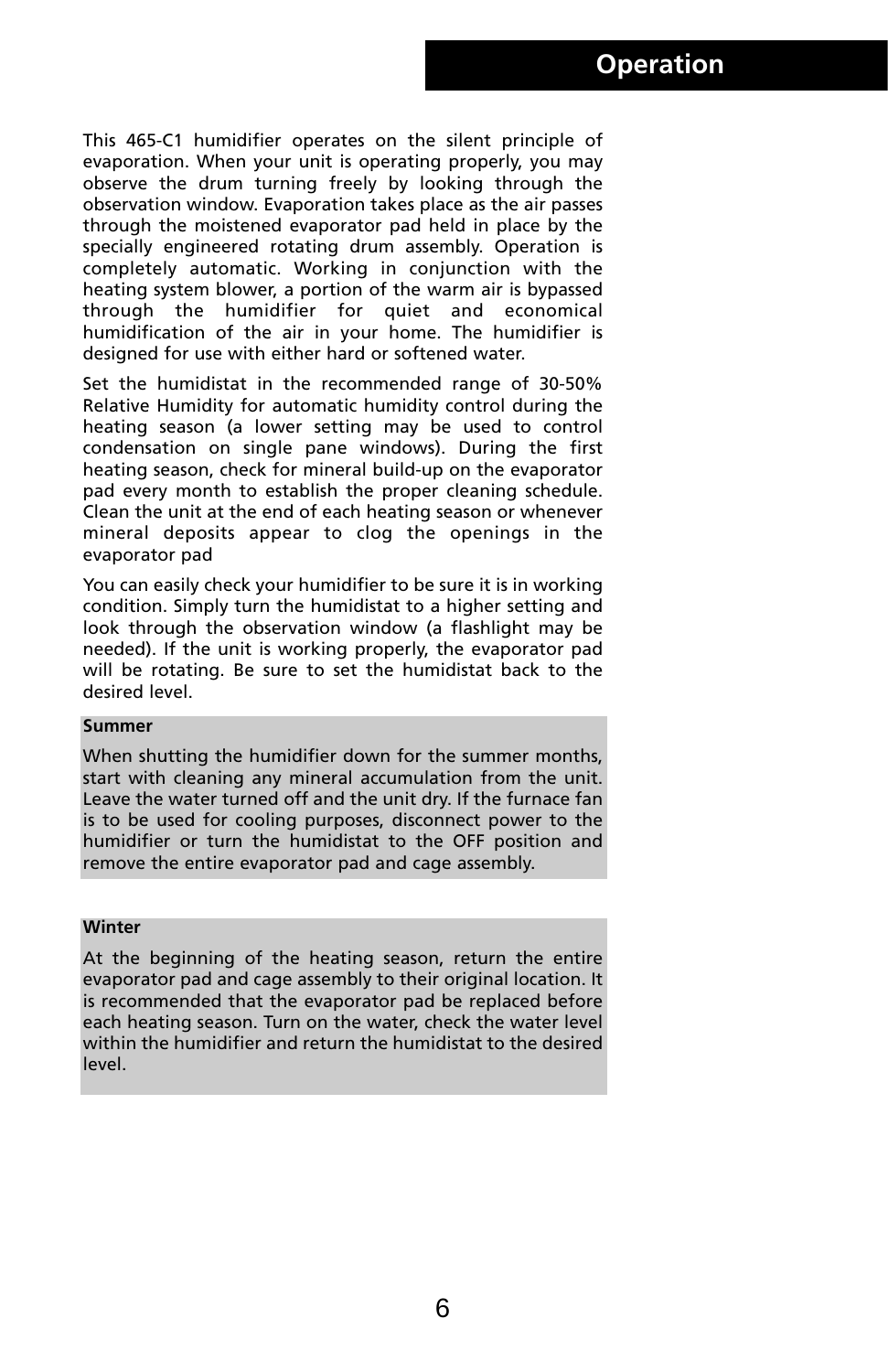### **Maintenance**

Periodic cleaning is required for the efficient and safe operation of this humidifier. Inspect the humidifier approximately once a month for mineral and algae growth. Algae may develop inside the humidifier if certain conditions exist in the water supplying the unit. Algae is a slimy substance which can be green, brown or white. It is advisable to add an algaecide to the water on a weekly basis. This algaecide can be 10 drops of bleach or bacteriostatic liquid/powder. Periodic cleaning and removal of accumulated mineral deposits and algae growth is the only required maintenance of this unit. The frequency of this maintenance will depend on the mineral content, or hardness, of the water being supplied to the humidifier.

#### **To inspect the unit:**

- 1. Turn the electrical power to the furnace OFF.
- 2. Set the humidistat to the OFF position and disconnect the humidifier from the power source.
- 3. Turn off the water at the saddle valve by turning clockwise.
- 4. Remove the window panel (panel with label attached) on the front of the humidifier by sliding it up, pulling the bottom away from the unit and then pulling down.

#### **To clean the unit:**

- 1. If the evaporator pad appears clogged with mineral deposits, remove the drain plug from the bottom pan and drain the water from the unit.
- 2. Disconnect the overflow drain line and 7" diameter bypass duct.
- 3. While holding the bottom pan, slide the stainless steel clip off the end of the humidifier. Lower the clip end of the pan slightly and move the pan from side to side, disengaging it from the metal loops at the other end.
- 4. Remove the pan from the unit.
- 5. Slide the stainless steel retainer clip from the drum shaft support at the open end of the humidifier.

**NOTE: Do not rotate the drum or damage to the motor gear train will occur.**

#### **Note**

To prevent algae, it is advisable to add an algaecide to the water on a weekly basis.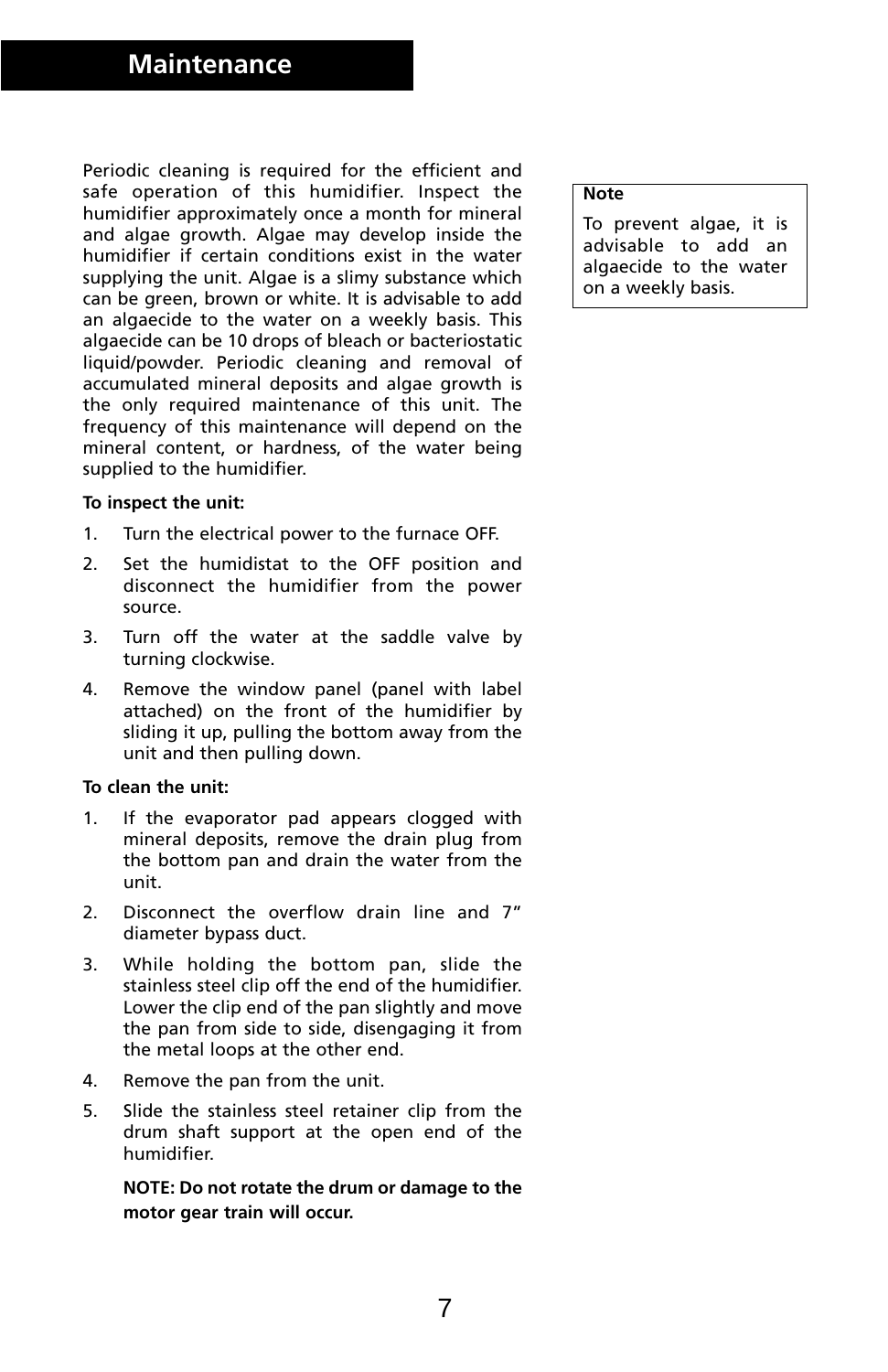- 6. Lift the drum shaft out of the support and slide the drum away from the motor, then down and away from unit.
- 7. Dump any accumulated sludge or slime from the pan. Clean thoroughly using a 50/50 solution of white vinegar and water or liquid humidifier cleaner. Thoroughly rinse with clean water.
- 8. Remove the evaporator drum ends by squeezing the loop ends of the wire cage.
- 9. Coil the evaporator pad to free it from the wire cage.
- 10. Install the new evaporator pad by coiling the pad and inserting it into the wire cage. Uncoil the pad and butt the ends together.
- 11. Remount the evaporator drum ends by reversing step 8.
- 12. Re-install the drum assembly into the humidifier and replace the drain plug.
- 13. Latch the pan onto both metal loops at the outlet end of the unit.
- 14. Swing the pan up to engage the Mounting Plate tang. The pan will nest into the top.
- 15. Slide the stainless steel retainer over the lips of the top half and pan at the water inlet end of the unit to lock the assembly into place.
- 16. Re-install the 7" diameter bypass duct.
- 17. Reconnect the overflow drain line and turn on the water at the saddle valve by turning counter clockwise. The water level should be 1 3/8" below the edge of the 5 1/2" diameter bypass duct opening.
- 18. Replace the window panel on the front of the humidifier by sliding it up into the window frame, and sliding it down to secure.
- 19. Set the humidistat to the desired humidity level.
- 20. Connect the humidifier to the power source and turn electrical power to the furnace ON.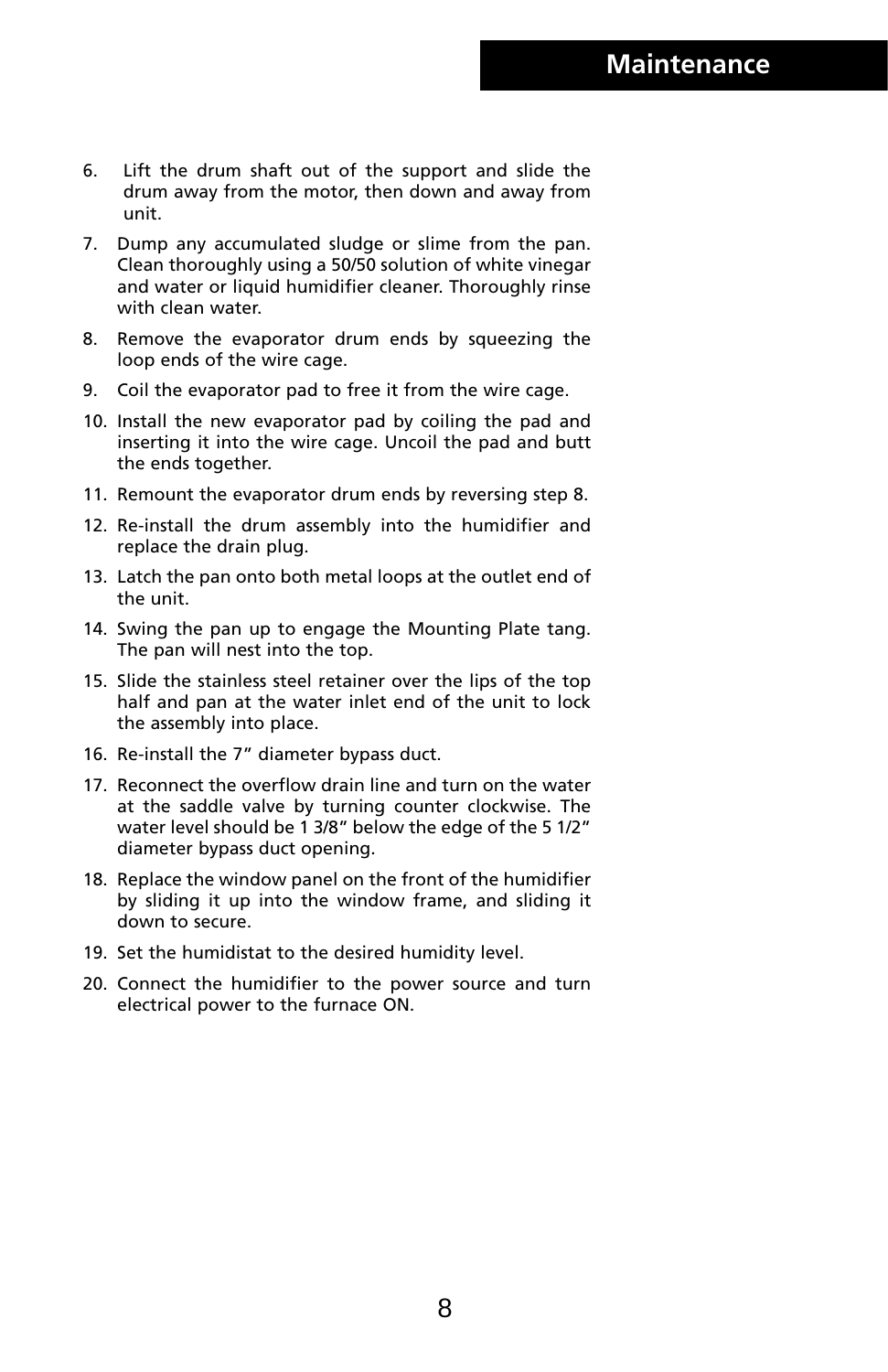# **Unit Diagram**

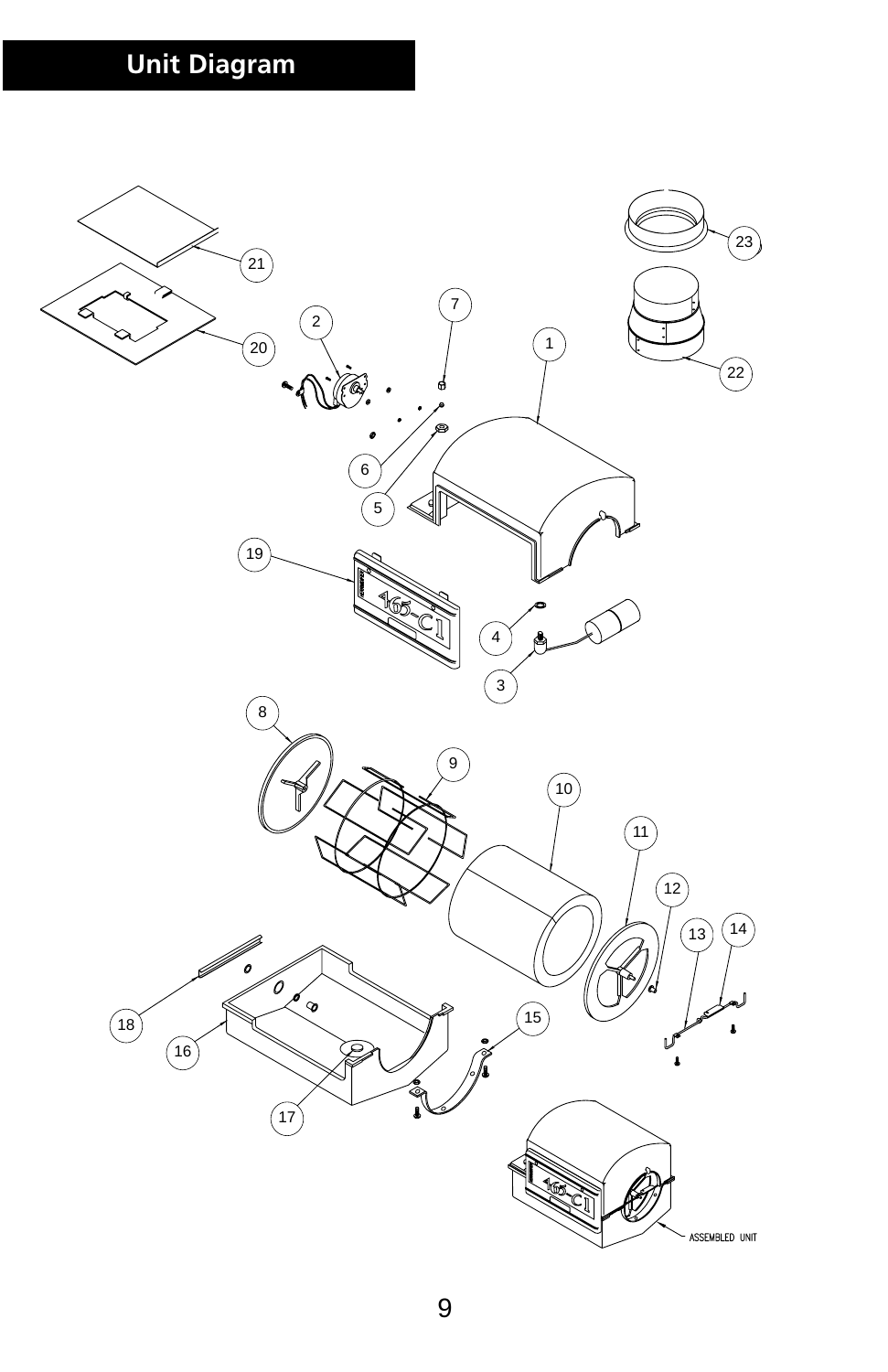| <b>Model 465 C-1</b> |                                 |              |                |  |  |
|----------------------|---------------------------------|--------------|----------------|--|--|
|                      | <b>Assembly Part Number</b>     | 352440-001C  |                |  |  |
| <b>Item</b>          | <b>Descripton</b>               | P/N          | <b>Remarks</b> |  |  |
| 1                    | Top                             | 1201BP       |                |  |  |
| $\overline{2}$       | Motor                           | 1322P        | 24V 50/60HZ    |  |  |
| 3                    | Float & valve assembly          | 1210P        |                |  |  |
| $\overline{4}$       | Washer                          | <b>FV-17</b> | Fiber          |  |  |
| 5                    | <b>Brass Locknut</b>            | <b>FV-10</b> | 7/16-24        |  |  |
| 6                    | <b>Brass Compression Sleeve</b> | <b>FV-11</b> |                |  |  |
| $\overline{7}$       | <b>Brass Compression Nut</b>    | <b>FV-12</b> |                |  |  |
| 8                    | Closed End                      | 1221         |                |  |  |
| 9                    | Cage                            | 1219         |                |  |  |
| 10                   | <b>Evaporator Pad</b>           | 1220P        |                |  |  |
| 11                   | Open End                        | 1222         |                |  |  |
| 12                   | <b>Drum Bearing</b>             | 1223         |                |  |  |
| 13                   | <b>Bracket</b>                  | 1213         |                |  |  |
| 14                   | Drum Bearing Clip               | 1316         |                |  |  |
| 15                   | <b>Outlet Clamp</b>             | 251040-001   |                |  |  |
| 16                   | Pan                             | 1224P        |                |  |  |
| 17                   | Drain Plug                      | 2408B        |                |  |  |
| 18                   | Retainer                        | 1225         |                |  |  |
| 19                   | Front Panel Assembly            | 1226A        |                |  |  |
| 20                   | <b>Mounting Plate</b>           | 351038-001   |                |  |  |
| 21                   | Damper Plate                    | 1297         |                |  |  |
| 22                   | Increaser                       | 1294         |                |  |  |
| 23                   | Return Air Flange               | 1296         |                |  |  |
| 24                   | Humidistat                      | 352680-004C  | Not shown      |  |  |